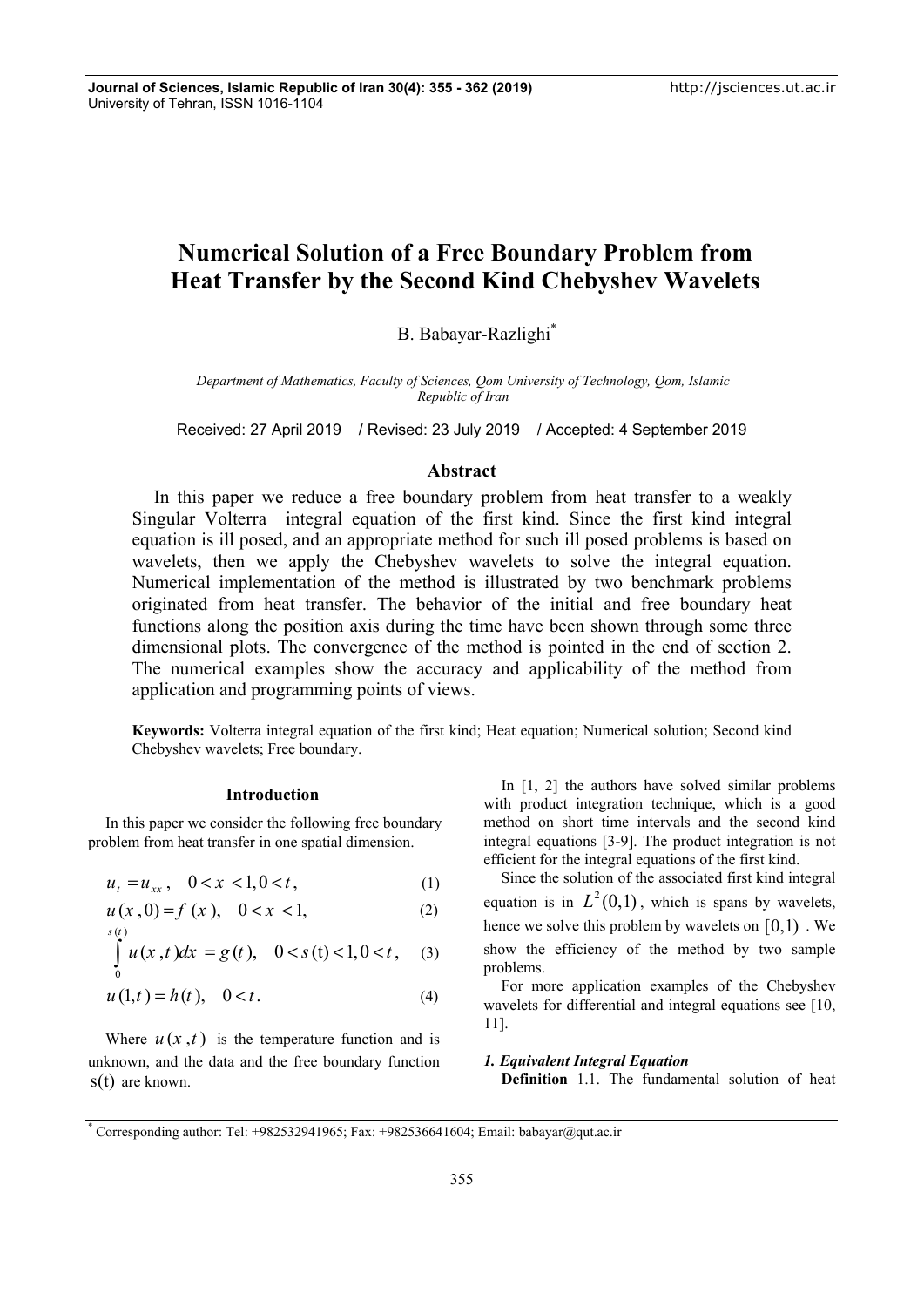equation is denoted by 
$$
K(x, t) = \frac{\exp\left\{\frac{-x^2}{4t}\right\}}{\sqrt{4\pi t}}
$$
.

**Definition** 1.2. The theta function is defined as follow

$$
\theta(x,t) = \sum_{m=-\infty}^{\infty} K(x+2m,t), \quad t > 0.
$$

**Proposition** 1.3. We have the following list of methods for generating solutions of heat equation from other solutions [12].

*Linear combinations:* If  $u_1, u_2$  are solutions, then  $\alpha u_1 + \beta u_2$  is a solution, where  $\alpha, \beta$  are constants.

*Translations:* If  $u(x, t)$  is a solution, then so is  $u(x - \xi, t - \tau)$ , where  $\xi$  and  $\tau$  are translation parameters.

**Convolutions:** If  $u(x, t)$  is a solution, then so are

$$
\int_a^b u\left(x-\xi,t\right)\phi(\xi)d\xi \text{ and } \int_a^b u\left(x,t-\xi\right)\phi(\xi)d\xi.
$$

However  $\left| u(x, t-\xi)\phi(\xi) \right|$ *t*  $\int_a^b u(x,t-\xi)\phi(\xi)d\xi$  is a solution only if  $u(x,0) = 0$ .

*Integrate with Respect to a parameter:* If  $u(x,t, \alpha)$ , is a solution for each  $\alpha$  in  $a \leq \alpha \leq b$ , then so is  $\left\vert u(x, t, \alpha)\right\rangle$ *b*  $\int u(x,t,\alpha)d\alpha$ .

*a*

*Affine Transformation:* If  $u(x,t)$  is a solution, then so is  $u(\lambda x, \lambda^2 t)$  for any constant  $\lambda$ .

*Integration with Respect to x and t :* If  $u(x, t)$  is a solution, then so is 0  $(\xi,t)$ *x*  $\int u(\xi,t) d\xi$ , provided that

 $u_x(x_0,t) = 0$ . Also, if  $u(x,t)$  is a solution, then so *t*

is 
$$
\int_a u(x, \eta) d\eta
$$
, provided that  $u(x, a) = 0$ .

**Lamma** 1.4. The bounded solution of

$$
v_{t} = v_{xx}, \t 0 < x < 1, 0 < t,
$$
  
\n
$$
v(x, 0) = f(x), \t 0 < x < 1,
$$
  
\n
$$
v(0, t) = v(1, t) = 0, \t 0 < t,
$$

is given by

$$
v(x,t) = \int_{0}^{1} {\{\theta(x - \xi, t) - \theta(x + \xi, t)\}} f(\xi) d\xi.
$$

Proof. See exercise 3.6. of [12].

**Lamma** 1.5. For 
$$
t > 0
$$
,  
\n
$$
\lim_{t \to 1^{-}} -2 \int_{0}^{t} \frac{\partial \theta}{\partial x}(x, t - \tau) g(\tau) d\tau = 0,
$$

for any Lebesgue integrable *g* . Moreover, this limit is taken on uniformly with respect to *t* contained in compact sets.

Proof. See lemma 6.2.5 of [12].

**Lamma** 1.6. For  $t > 0$ , and piecewise-continuous *h*,

$$
\lim_{t \to 1^{-}} 2 \int_0^t \frac{\partial \theta}{\partial x}(x-1, t-\tau) h(\tau) d\tau = h(t),
$$

is uniform for *t* belonging to a compact subset of an interval of continuity of *h* .

Proof. See lemma 6.2.3 and last analysis of section 6.2 from [12].

**Theorem** 1.7. For continuous  $f$ ,  $g$ ,  $h$  and  $s$  with (0) 0  $(0) = | f(\xi)$ *s*  $g(0) = \int f(\xi)d\xi$ , the solution of problem (1)-(4)

has the representation

$$
u(x,t) = \int_0^1 {\theta(x-\xi,t) - \theta(x+\xi,t)} f(\xi) d\xi
$$
  
-2
$$
\int_0^t {\frac{\partial \theta}{\partial x}(x,t-\tau) \phi(\tau) d\tau}
$$
  
+2
$$
\int_0^t {\frac{\partial \theta}{\partial x}(x-1,t-\tau) h(\tau) d\tau},
$$
  
(5)

if and only if  $\phi$  is a piecewise-continuous solution of the integral equation

$$
g(t) - \int_0^{s(t)} \int_0^1 {\theta(x - \xi, t) - \theta(x + \xi, t)} f(\xi) d\xi dx
$$
  
=  $2 \int_0^t \theta(0, t - \tau) \phi(\tau) d\tau - 2 \int_0^t \theta(s(t), t - \tau) \phi(\tau) d\tau$  (6)  
+ $2 \int_0^t \theta(s(t) - 1, t - \tau) h(\tau) d\tau - 2 \int_0^t \theta(-1, t - \tau) h(\tau) d\tau.$ 

Proof. We are going to search  $u(x,t) = u_1(x,t) + u_2(x,t) + u_3(x,t)$  such that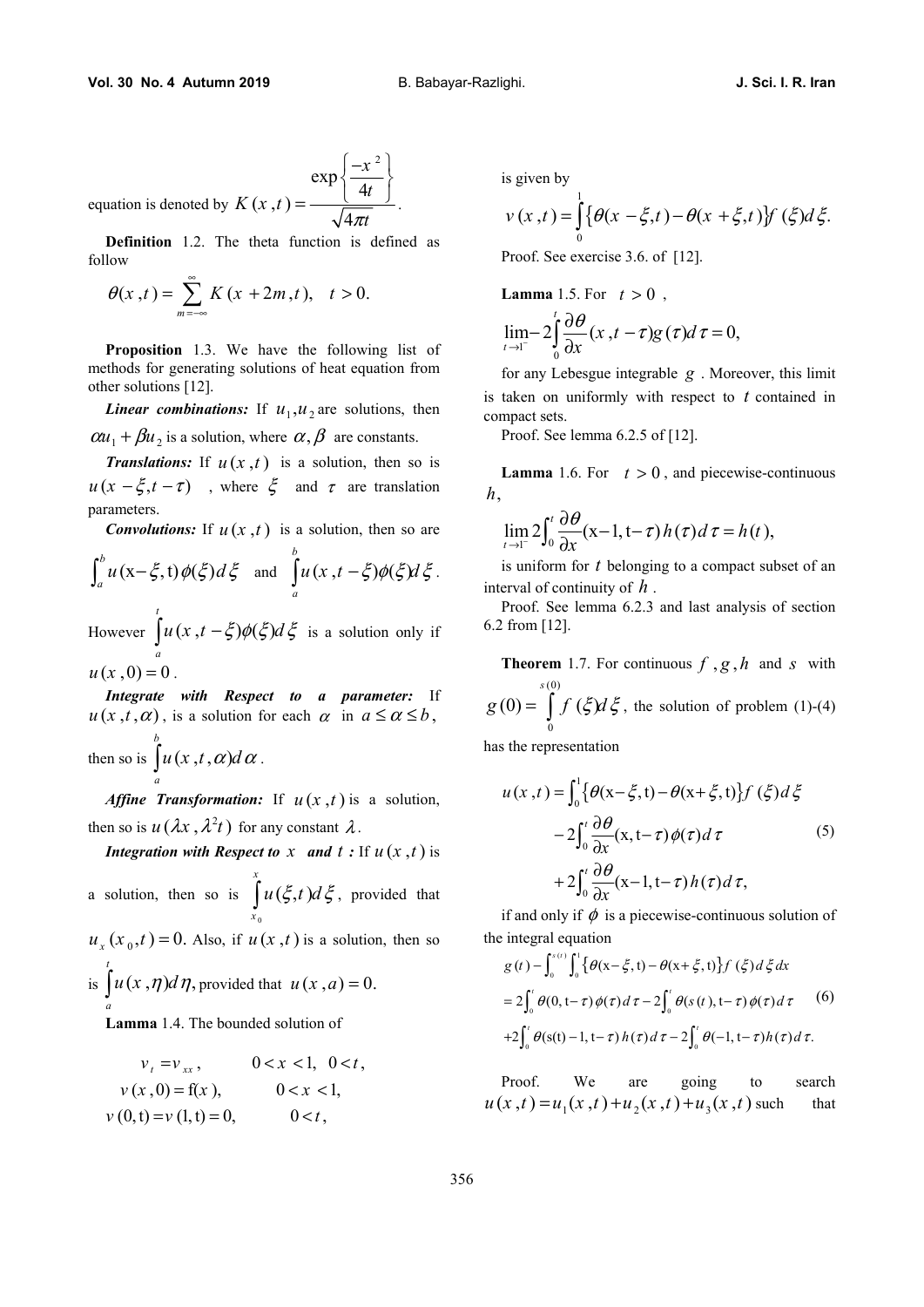$u_1, u_2$  and  $u_3$  satisfy heat equation and each of them meet one of the equations (2)-(4). For this aim let

$$
u_1(x,t) = \int_0^1 {\{\theta(x - \xi, t) - \theta(x + \xi, t)\}} f(\xi) d\xi,
$$
  
\n
$$
u_2(x,t) = -2 \int_0^t \frac{\partial \theta}{\partial x} (x, t - \tau) \phi(\tau) d\tau,
$$
  
\n
$$
u_3(x,t) = 2 \int_0^t \frac{\partial \theta}{\partial x} (x - 1, t - \tau) h(\tau) d\tau.
$$
  
\nLet  $I = \frac{\partial}{\partial x} - \frac{\partial^2}{\partial x}$ , by the uniformly converges.

Let  $L = \frac{\partial}{\partial t} - \frac{\partial^2}{\partial x^2}$ , by the uniformly convergent

of the theta function,  $L\theta(x,t) = \sum_{k=0}^{\infty} LK(x+2m, t) = 0$ *m*  $L\theta(x,t) = \sum_{k=1}^{\infty} LK$  $=\sum_{m=-\infty}^{\infty} LK(x+2m, t) = 0$ . By the linear combinations and translations of Proposition 1.3,  $\{\theta(x - \xi, t) - \theta(x + \xi, t)\}f(\xi)$  is a solution of the heat equation. So according to integrate with respect to a parameter  $u_1(x, t)$ , satisfies the heat equation. From the convolutions of Proposition 1.3, for the investigation of  $u_2(x,t)$  as a solution of heat equation it is sufficient to show that

$$
\lim_{t \to 0^{+}} \frac{\partial \theta}{\partial x}(x, t) = 0.
$$
\n
$$
\lim_{t \to 0^{+}} \frac{\partial \theta}{\partial x}(x, t) =
$$
\n
$$
\lim_{t \to 0^{+}} \left( \frac{\partial K}{\partial x}(x, t) + \sum_{m=1}^{\infty} \frac{-(x + 2m)}{2t} K(x + 2m, t) + \right)
$$
\n
$$
= \lim_{t \to 0^{+}} \frac{-x + 2m}{2t} K(x + 2m, t - \tau)
$$
\n
$$
= \lim_{t \to 0^{+}} \frac{-x + 2m}{4\sqrt{\pi}t^{3/2}} + \frac{-(x + 2m) \exp\left\{-\frac{(x + 2m)^{2}}{2t}\right\}}{\frac{-(x + 2m) \exp\left\{-\frac{(x + 2m)^{2}}{2t}\right\}}{\frac{-(x - 2m) \exp\left\{-\frac{(x - 2m)^{2}}{2t}\right\}}}{\frac{-(x - 2m) \exp\left\{-\frac{(x - 2m)^{2}}{2t}\right\}}{4\sqrt{\pi}t^{3/2}}} = 0,
$$

*t*

where the uniform convergence of the series allow us to change limit and sigma in lines 4 and 5. Similar evaluations show that  $\lim_{t \to 0^+} \frac{\partial b}{\partial x}(x - 1, t) = 0$ *x* θ  $\lim_{x \to 0^+} \frac{\partial \theta}{\partial x}(x-1,t) = 0$ , and

hence  $u_3(x,t)$  is a solution of the heat equation.

Substitution of  $u(x,t) = u_1(x,t) + u_2(x,t) + u_3(x,t)$ 

in  $(3)$  and application of Fubini's theorem, forces  $(6)$ . Now we investigate the equations (2) and (4).

$$
u(x, 0) = u_1(x, 0) + u_2(x, 0) + u_3(x, 0) = u_1(x, 0)
$$
  
= 
$$
\lim_{t \to 0^+} \int_0^1 {\{\theta(x - \xi, t) - \theta(x + \xi, t)\}} f(\xi) d\xi = f(x),
$$

where the last equality obtained from Lemma 1.4, and hence *u* satisfies (2). Applications of Lemmas 1.4- 1.6 yield that

$$
u(1, t) = u_1(1, t) + u_2(1, t) + u_3(1, t) = u_3(1, t)
$$
  
= 
$$
\lim_{t \to 1^{-}} 2 \int_{0}^{t} \frac{\partial \theta}{\partial x} (x - 1, t - \tau) h(\tau) d\tau = h(t),
$$

and then  $u$  satisfies (4). Since the solution of (1)-(4) is unique (Chapter3 of [12]) then Eq. (5) is the only solution.

#### *2. Chebyshev wavelet technique*

Wavelets were first applied in geophysics to analyze data from seismic surveys, which are used in oil and mineral exploration to get "pictures" of layering in the subsurface rock [13]. There are several bases for wavelets, such as Haar wavelet, Daubechies Wavelets, Legendre wavelets, Chebyshev wavelets, and so on [14- 17]. In this paper we consider the second kind Chebyshev wavelets. Chebysheve wavelets  $\psi_{nm}(t) = \psi(k, n, m, t)$  have 4 arguments where is the order of Chebyshev polynomials and *t* is normalized time. They are defined on the interval  $[0,1)$  as follow  $n = 1, 2, \ldots, 2^{k-1}, k \in \square^+, m$ 

$$
\psi_{n,m}(t) = \begin{cases} 2^{k/2} \sqrt{2/\pi} U_m(2^k t - 2n + 1) & \frac{n-1}{2^{k-1}} \leq t < \frac{n}{2^{k-1}} \\ 0, & otherwise. \end{cases}
$$
 7)

The coefficient  $\frac{2}{2}$  is for the orthonormality, the π

dilation parameter is  $a = 2^{k-1}$  and translation parameter is  $b = (2n - 1)2^{-k}$ . Here,  $U_m(t)$  are the well- known  $m<sup>th</sup>$  order second kind Chebyshev polynomials with respect to weight function  $w(t) = \sqrt{1 - t^2}$ , which is defined on the interval [-1,1]. A function  $\phi(t)$  defined over [0,1] can be expressed by the Chebyshev wavelets as

$$
\phi(t) = \sum_{n=1}^{\infty} \sum_{m=0}^{\infty} c_{n,m} \psi_{n,m}(t),
$$
\n(8)

where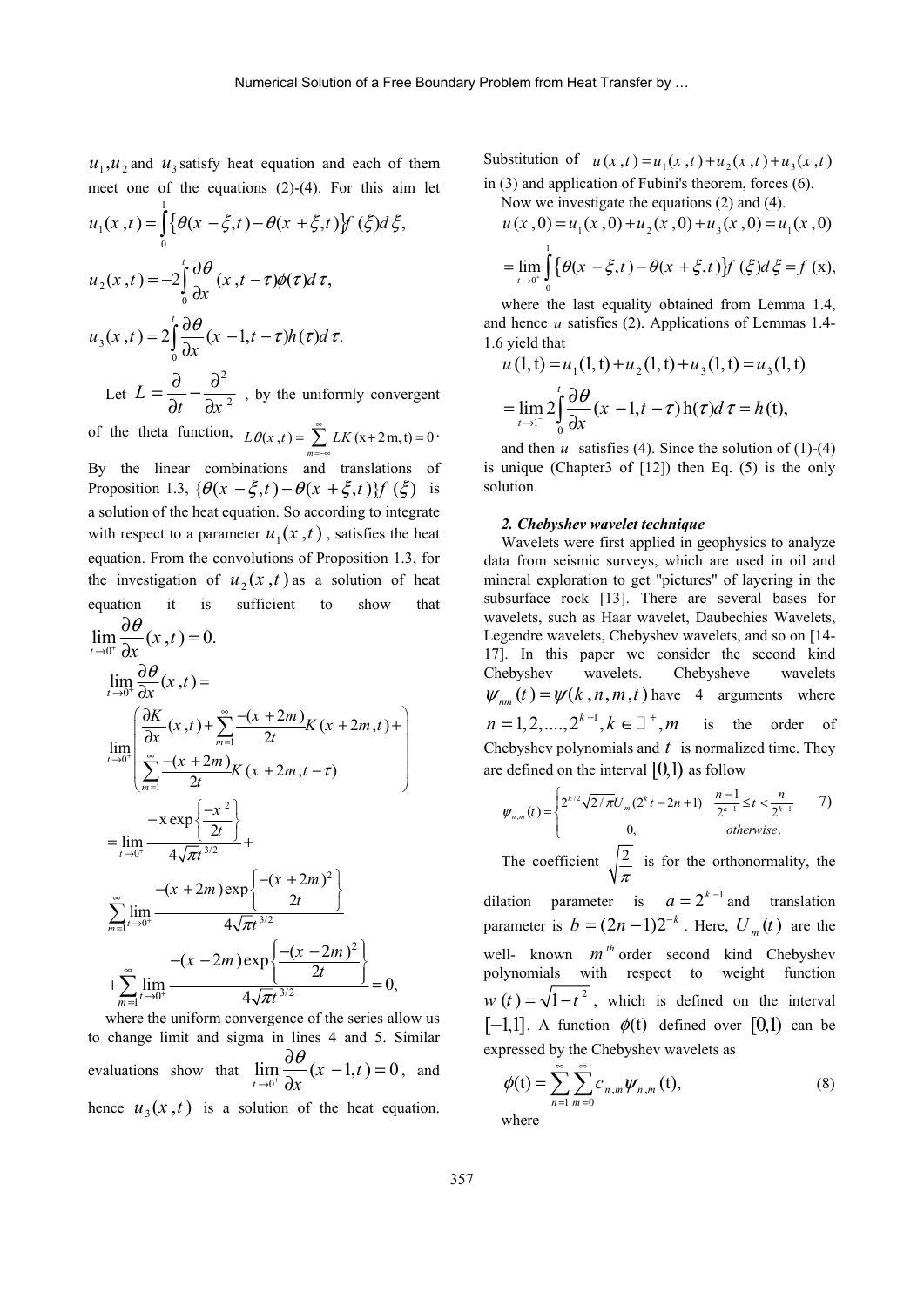$$
c_{n,m} = \langle \phi, \psi_{n,m} \rangle_{w_n} = \int_0^1 w_n(t) \phi(t) \psi_{n,m}(t) dt, \qquad (9)
$$

and  $\langle ., . \rangle$  denotes the inner product in Hilbert space  $L^2(0,1)$ , and  $W_n(t) = W\left(2^k t - 2n + 1\right)$ .

 One can consider the following truncated approximation for series  $(8)$ 

$$
\phi(t) \Box \sum_{n=1}^{2^{k-1}} \sum_{m=0}^{M-1} c_{n,m} \psi_{n,m}(t) = C^T \Psi(t).
$$
 (10)

Where C and  $\Psi(t)$  are  $(2^{k-1}M \times 1)$  vectors, that can be given by

$$
C = \begin{bmatrix} c_{1,0} \\ c_{1,1} \\ \vdots \\ c_{1,M-1} \\ c_{2,0} \\ \vdots \\ c_{2,M-1} \\ \vdots \\ c_{2^{k-1},0} \\ \vdots \\ c_{2^{k-1},M-1} \end{bmatrix}, \Psi(t) = \begin{bmatrix} \Psi_{1,0}(t) \\ \Psi_{1,1}(t) \\ \vdots \\ \Psi_{1,M-1}(t) \\ \vdots \\ \Psi_{2,M-1}(t) \\ \vdots \\ \Psi_{2^{k-1},0}(t) \\ \vdots \\ \Psi_{2^{k-1},M-1}(t) \end{bmatrix},
$$
(11)

and for the simplicity of numerical evaluations, we rearrange the indices in the second representation of vectors by the mapping

$$
\left(\left[\frac{i-1}{M}\right]+1, i-M\left[\frac{i-1}{M}\right]-1\right)\to i\,,\ i=1,\dots,2^{k-1}M\,,
$$

where [x] denotes the greatest integer less than or equal to x.

The following theorem gives the convergence and accuracy estimation of the second kind Chebyshev wavelets expansion [18].

**Theorem** 2.1. Let  $\phi(t)$  be a second-order derivative square-integrable function defined on  $[0,1)$  with bounded second-order derivative, say  $\left|\phi''(x) \leq B\right|$  for some constant B, then

(i)  $\phi(t)$  can be expanded as an infinite sum of the second kind Chebyshev wavelets and the series converges to  $\phi(t)$  uniformly, in the form (8).

(ii) 
$$
0 \le \sigma_{\phi,k,M} \le
$$
  
\n
$$
\frac{\sqrt{\pi}B}{2^3} \left( \sum_{n=2^{k-1}+1}^{\infty} \frac{1}{n^5} \sum_{m=M}^{\infty} \frac{1}{(m-1)^4} \right)^{\frac{1}{2}} \to 0 \text{ as } M, k \to \infty,
$$
  
\nwhere

$$
\sigma_{\phi,k,M} = \left(\int\limits_{0}^{1} \left|\phi(t) - \sum\limits_{n=1}^{2^{k-1}}\sum\limits_{m=0}^{M-1} c_{nm}\psi_{nm}(t)\right|^2 w_n(t) dt\right|^{\frac{1}{2}},
$$

is the  $L^2$  norm error.

## *3. Application of the Method*

The integral equation (6) in theorem 2.7 is as follow

$$
\int_{0}^{t} \ker(t, \tau) \phi(\tau) d\tau = r(t), t > 0.
$$
\n(12)

Where

$$
r(t) = g(t) + \sum_{m=0}^{\infty} r_m(t),
$$
 (13)

$$
r_0(t) = -\int_{0}^{s(t)} \int_{0}^{1} (K(x-\xi, t) - K(x+\xi, t)) f(\xi) d\xi dx
$$
  
+2
$$
\int_{0}^{t} (K(-1, t-\tau) - K(s(t)-1, t-\tau)) h(\tau) d\tau,
$$

$$
r_m(t) = m \in \square
$$
  
\n
$$
r_m(t) = \int_{0}^{s(t)} \int_{0}^{t} \left( \frac{K(x-\xi+2m,t) + K(x-\xi-2m,t)}{-K(x+\xi+2m,t) - K(x+\xi-2m,t)} \right) f(\xi) d\xi dx
$$
  
\n
$$
+ 2 \int_{0}^{t} \left( \frac{K(-1+2m,t-\tau) + K(-1-2m,t-\tau)}{-K(s(t)-1-2m,t-\tau)} \right) h(\tau) d\tau.
$$

$$
\ker(t,\tau) = \sum_{m=0}^{\infty} \ker_m(t,\tau),\tag{14}
$$
\n
$$
\ker_0(t,\tau) = 2(K(0,t-\tau)-K(s(t),t-\tau)),
$$
\n
$$
\ker_m(t,\tau) = m \in \mathbb{Z}
$$
\n
$$
2\begin{pmatrix} K(2m,t-\tau) + K(-2m,t-\tau) \\ -K(s(t)+2m,t-\tau) - K(s(t)-2m,t-\tau) \end{pmatrix}.
$$

From the uniform absolute convergence of the series for  $\theta(x,t)$  and its partial derivatives, the equation (13) can be approximated by

$$
r(t) \Box g(t) + \sum_{m=0}^{N} r_m(t)
$$
  

$$
\Box G^T \Psi(t) + \sum_{m=0}^{N} R_m^T \Psi(t) = R^T \Psi(t),
$$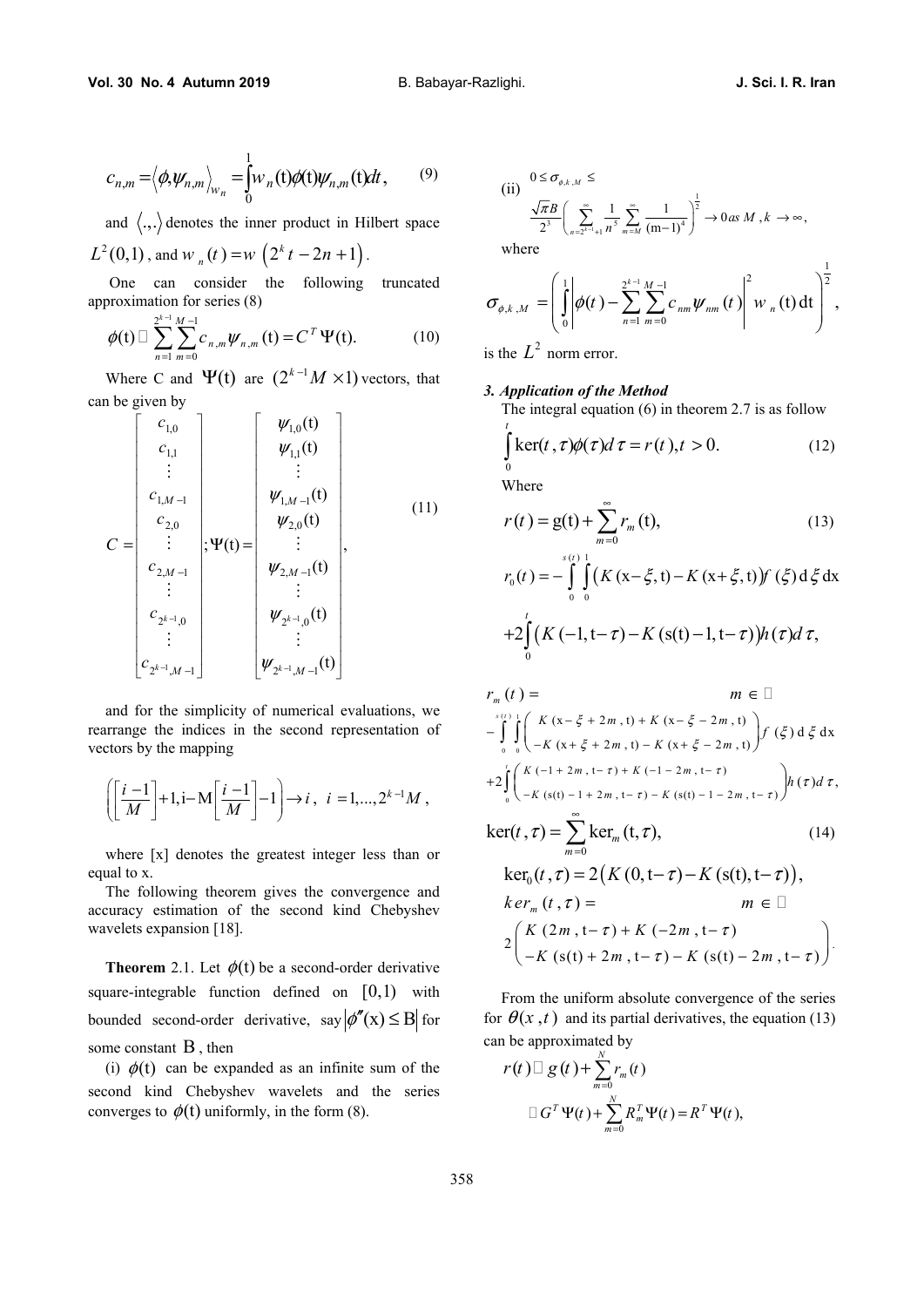where N is sufficiently large positive integer and we apply equation (10) in the second row. Similar evaluations are true for other series of  $\theta(x, t)$  and its partial derivatives. Every terms of equations (13) and (14) is evaluable by Mathematica software, and in numerical process the functions in (13) and (14) approximated by some finite terms of sigma, as mentioned for  $r(t)$ . Using Eq. (10) for approximate  $\phi(\tau) \square \Phi^T \Psi(\tau)$  and  $\mathbf{r}(t) \square R^T \Psi(t)$  in Eq. (12), forces

$$
\Phi^T \int_0^t \ker(t, \tau) \Psi(\tau) d\tau = R^T \Psi(t), t > 0.
$$
 (15)

Where  $\boldsymbol{\Phi}^T = \left[\phi_1^T, \ldots, \phi_M^T, \phi_{M-1}^T\right]^T$  $\Phi^T = \left[ \phi_1, ..., \phi_{M2^{k-1}} \right]^T$  is unknown vector. *t*

Let  $w(t) = |\ker(t, \tau) \Psi(\tau)|$  $\boldsymbol{0}$  $w(t) = \int \text{ker}(t, \tau) \Psi(\tau) d\tau$ , then from Eq. (10)

we obtain  $W(t) \square W \Psi(t)$ , where *W* is a  $2^{k-1}M \times 2^{k-1}M$  known matrix. Substitution of these quantities in (13) yields  $\Phi^T W \Psi(t) = R^T \Psi(t)$ . Hence the linear system  $W^T \Phi = R$ , must be solved.

In the following examples we evaluate matrices

*R* ,*W* by the 16-point Gaussian integration rule.

#### *4. Algorithm of the Method*

For illustration of superiority and applicability of the method we give an algorithm for the numerical solution of the problem (1)-(4) by the proposed method.

**Step1** Input the known functions  $f$ ,  $g$ ,  $h$ ,  $s$ ;

Define the fundamental solution of heat equation by

$$
K(x,t) = \frac{\exp\left\{\frac{-x^2}{4t}\right\}}{\sqrt{4\pi t}};
$$

Solve the linear system  $W^T \Phi = R$  as mentioned in section 3 and obtain  $\phi(\tau) \square \Phi^T \Psi(\tau)$ . Note that we apply the numerical integration such as Gaussian integration rule for the numerical evaluation of  $\bf{R}$  and *W* .

**Step2** Since  $\Psi(\tau)$  is a piecewise function, then  $\phi(\tau)$  is also a piecewise function. For example with  $M=5, k=3,$ 

$$
\phi(\tau) \Box \begin{cases}\n\phi_{10} + \phi_{11}\tau + \phi_{12}\tau^2 + \phi_{13}\tau^3 + \phi_{14}\tau^4 & 0 \le t < \frac{1}{4} \\
\phi_{20} + \phi_{21}\tau + \phi_{22}\tau^2 + \phi_{23}\tau^3 + \phi_{24}\tau^4 & \frac{1}{4} \le t < \frac{1}{2} \\
\phi_{30} + \phi_{31}\tau + \phi_{32}\tau^2 + \phi_{33}\tau^3 + \phi_{34}\tau^4 & \frac{1}{2} \le t < \frac{3}{4} \\
\phi_{40} + \phi_{41}\tau + \phi_{42}\tau^2 + \phi_{43}\tau^3 + \phi_{44}\tau^4 & \frac{3}{4} \le t < 1 \\
0 & \text{otherwise}\n\end{cases}
$$

which is obtained from step1, and all of  $\phi_{ii}$  are known constants. The function  $u<sub>2</sub>$  in the theorem 1.7 is as follow

$$
u_2(x,t) = -2\int_0^t \frac{\partial \theta}{\partial x}(x,t-\tau)\phi(\tau)d\tau
$$

$$
\Box \frac{1}{2}u_{2,0}(x,t) + \sum_{m=1}^N u_{2,m}(x,t),
$$

where

$$
u_{2,m}(x,t) = \int_{0}^{t} \left( \frac{x + 2m}{t - \tau} K(x + 2m, t - \tau) + \begin{cases} \frac{x - 2m}{t - \tau} K(x - 2m, t - \tau) \end{cases} \right) \phi(\tau) d\tau,
$$

and N is a sufficiently large integer. For evaluation of  $u_{2,m}$ , first of all, evaluate on  $0 \le t < \frac{1}{4}$ 4  $\leq t < \frac{1}{4}$ , then for  $1 \times 1$  $4$  2  $\leq t < \frac{1}{2}$  evaluate 1 4 2,m  $\mathbf 0$  $\frac{2m}{x} K (x + 2m, t - \tau)$  $f(x,t) = \int_{0}^{t} \frac{1-t}{x-2m} K(x-2m,t-\tau) \int_{0}^{\infty} d(\tau)$  $\left( \frac{x+2m}{x+2m} K (x+2m,t-\tau)+\right)$ *t*  $\frac{x + 2m}{x + 2m} K(x + 2m, t)$  $u_{2m}(x,t) = \int_0^4 \left| \int_0^t \frac{1-\tau}{2} \right|^{m} \frac{1}{2m} \, d\tau$  $\frac{x-2m}{x} K(x-2m,t)$ *t* τ  $\tau$   $\phi(\tau) d\tau$ τ τ  $=\int_{0}^{\frac{1}{4}} \left( \frac{\frac{x+2m}{t-\tau} K(x+2m,t-\tau)+}{\frac{x-2m}{t-\tau} K(x-2m,t-\tau)} \right)$  $\int$ 

$$
+\int_{\frac{1}{4}}^{t} \left| \frac{\frac{x+2m}{t-\tau}K(x+2m,t-\tau)+}{\frac{x-2m}{t-\tau}K(x-2m,t-\tau)} \right| \phi(\tau)d\tau,
$$

and so on. Since  $\phi(\tau)$  is piecewise polynomial, then these evaluations are straight forward.

The function  $u_3$  in the theorem 1.7 is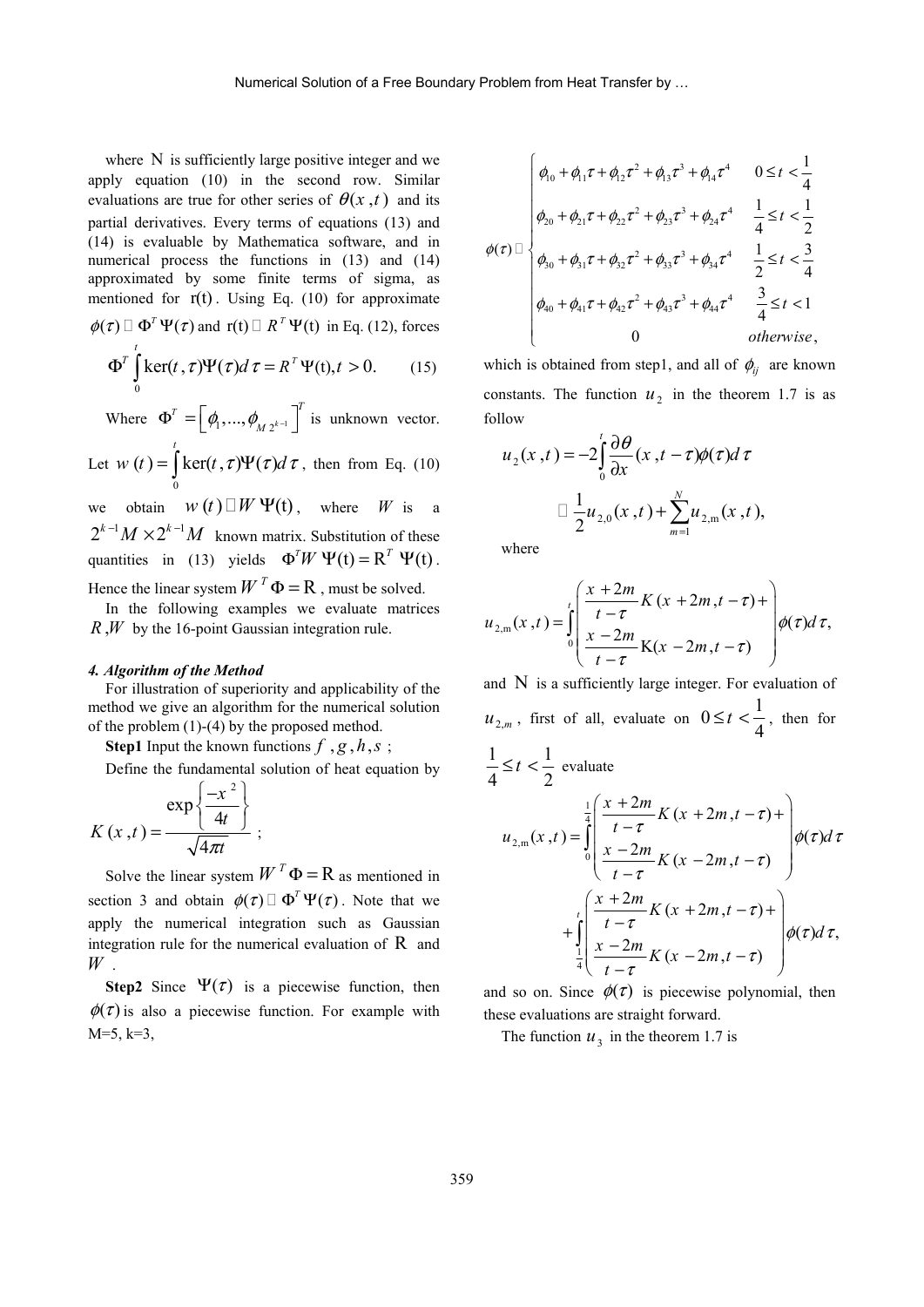$$
u_3(x,t) = 2\int_0^t \frac{\partial \theta}{\partial x}(x - t, t - \tau)h(\tau)d\tau
$$
  

$$
-\int_0^t \frac{x - t}{t - \tau}K(x - t, t - \tau)h(\tau)d\tau
$$
  

$$
-\sum_{m=1}^N \int_0^t \frac{x - t + 2m}{t - \tau}K(x - t + 2m, t - \tau)h(\tau)d\tau
$$
  

$$
-\sum_{m=1}^N \int_0^t \frac{x - t - 2m}{t - \tau}K(x - t - 2m, t - \tau)h(\tau)d\tau.
$$

Suppose 
$$
u_c(x,t) = -\int_0^t \frac{K(x-1,t-\tau)}{t-\tau} h(\tau) d\tau
$$
,

then

$$
u_c(x,t) = -\int_0^t \frac{K(x-1,\tau)}{\tau} h(t-\tau) d\tau
$$

$$
-\frac{1}{\sqrt{4\pi}} \int_0^t \frac{\exp\left(\frac{-y}{4\tau}\right)}{\tau^{3/2}} h(t-\tau) d\tau|_{y=(x-1)^2}.
$$

The last integral is evaluable by any software such as Mathematica . Thus we let

$$
u_3(x,t) \Box (x-1)u_c(x,t)
$$
  
+  $\sum_{m=1}^N (x-1+2m)u_c(x-1+2m,t)$   
+  $\sum_{m=1}^N (x-1-2m)u_c(x-1-2m,t)$ .

The function  $u_1$  in the theorem 1.7 is

$$
u_1(x,t) = \int_0^1 {\{\theta(x - \xi, t) - \theta(x + \xi, t)\}} f(\xi) d\xi,
$$
  

$$
\Box \frac{1}{2} u_{1,0}(x,t) + \sum_{m=1}^N u_{1,m}(x,t),
$$

where  $u_{1} (x,t) =$ 

$$
\int_{0}^{1} \left( \frac{K(x-\xi+2m,t)+K(x-\xi-2m,t)}{-K(x+\xi+2m,t)-K(x+\xi-2m,t)} \right) f(\xi) d\xi,
$$

are evaluable by any software.

**Step3** Print and plot  $\tilde{u}(x,t) = \tilde{u_1}(x,t) + \tilde{u_2}(x,t) + \tilde{u_3}(x,t)$ , where  $\tilde{u}_i(x,t)$ , j = 1, 2, 3 are the truncated approximation of  $u_i(x,t)$  untile sufficiently large integer  $N$ , evaluated in step 2.

#### 5. Numerical Examples

**Example** 5.1. In the problem (1)-(4), for 
$$
s(t) = \frac{1}{3} + \frac{1}{2+t}
$$
,  $g(t) = e^{-t} \sin\left[\frac{1}{3} + \frac{1}{2+t}\right]$ ,

 $f(x) = cos(x)$ ,  $h(t) = e^{-t} cos(1)$ , The exact solution is  $u(x, t) = e^{-t} \cos(x)$ . With this data, we solve the integral equation (12) by Chebyshev wavelets technique with  $M=5$ ,  $k=3$ , and then we put this solution in the representation formula (5) to obtain  $\tilde{u}$  as approximated solution. Table 1 shows the absolute error of  $\tilde{u}$  in the points  $(0.15i, 0.15j), i, j = 1, ..., 6$ . Figure 1 shows the three dimensional plot of  $\tilde{u}(x, t)$  on  $[0,1] \times [0,1]$ .

Example 5.2 In the problem (1)-(4), for  
\n
$$
s(t) = \frac{1}{2} + \frac{1}{3+t}
$$
,  $g(t) = -e^{-t} \left( -1 + \cos \left[ \frac{1}{2} + \frac{1}{3+t} \right] \right)$ ,

 $f(x) = \sin(x)$ ,  $h(t) = e^{-t} \sin(1)$ , the exact solution is  $u(x,t) = e^{-t} \sin(x)$ . With this data we solve the

Table 1. The  $(i, j)$  th element of the matrix is  $|u(0.15i, 0.15j) - \tilde{u}(0.15i, 0.15j)|$  in example 5.1

|                                                                                                                                                                  |  |  | $\begin{array}{ l} \n\end{array}$ 2.7 $\times$ 10 <sup>-9</sup> 2.2 $\times$ 10 <sup>-8</sup> 2.4 $\times$ 10 <sup>-9</sup> 3.3 $\times$ 10 <sup>-8</sup> 5.2 $\times$ 10 <sup>-9</sup> 1.5 $\times$ 10 <sup>-8</sup> |
|------------------------------------------------------------------------------------------------------------------------------------------------------------------|--|--|-----------------------------------------------------------------------------------------------------------------------------------------------------------------------------------------------------------------------|
| $3.1 \times 10^{-10}$ $5.2 \times 10^{-8}$ $3.7 \times 10^{-8}$ $1.5 \times 10^{-8}$ $3.4 \times 10^{-8}$ $2.3 \times 10^{-8}$                                   |  |  |                                                                                                                                                                                                                       |
| $3.4 \times 10^{-10}$ $3.6 \times 10^{-8}$ $7.6 \times 10^{-9}$ $1.9 \times 10^{-8}$ $1.7 \times 10^{-8}$ $9.7 \times 10^{-10}$                                  |  |  |                                                                                                                                                                                                                       |
| $\left[2.2 \times 10^{-10} \quad 2.5 \times 10^{-8} \quad 1.2 \times 10^{-8} \quad 5.7 \times 10^{-9} \quad 1.3 \times 10^{-8} \quad 1.4 \times 10^{-8} \right]$ |  |  |                                                                                                                                                                                                                       |
| $\begin{vmatrix} 5.9 \times 10^{-11} & 1.5 \times 10^{-8} & 1.7 \times 10^{-9} & 4.5 \times 10^{-9} & 2.5 \times 10^{-8} & 5.0 \times 10^{-9} \end{vmatrix}$     |  |  |                                                                                                                                                                                                                       |
|                                                                                                                                                                  |  |  | $\left[1.6\times10^{-11} \quad 2.8\times10^{-8} \quad 1.6\times10^{-8} \quad 1.6\times10^{-8} \quad 3.7\times10^{-8} \quad 1.0\times10^{-8} \right]$                                                                  |



Figure 1. Variation of the  $\tilde{u}(x,t)$  as a function of  $(x, t)$  for Example 5.1.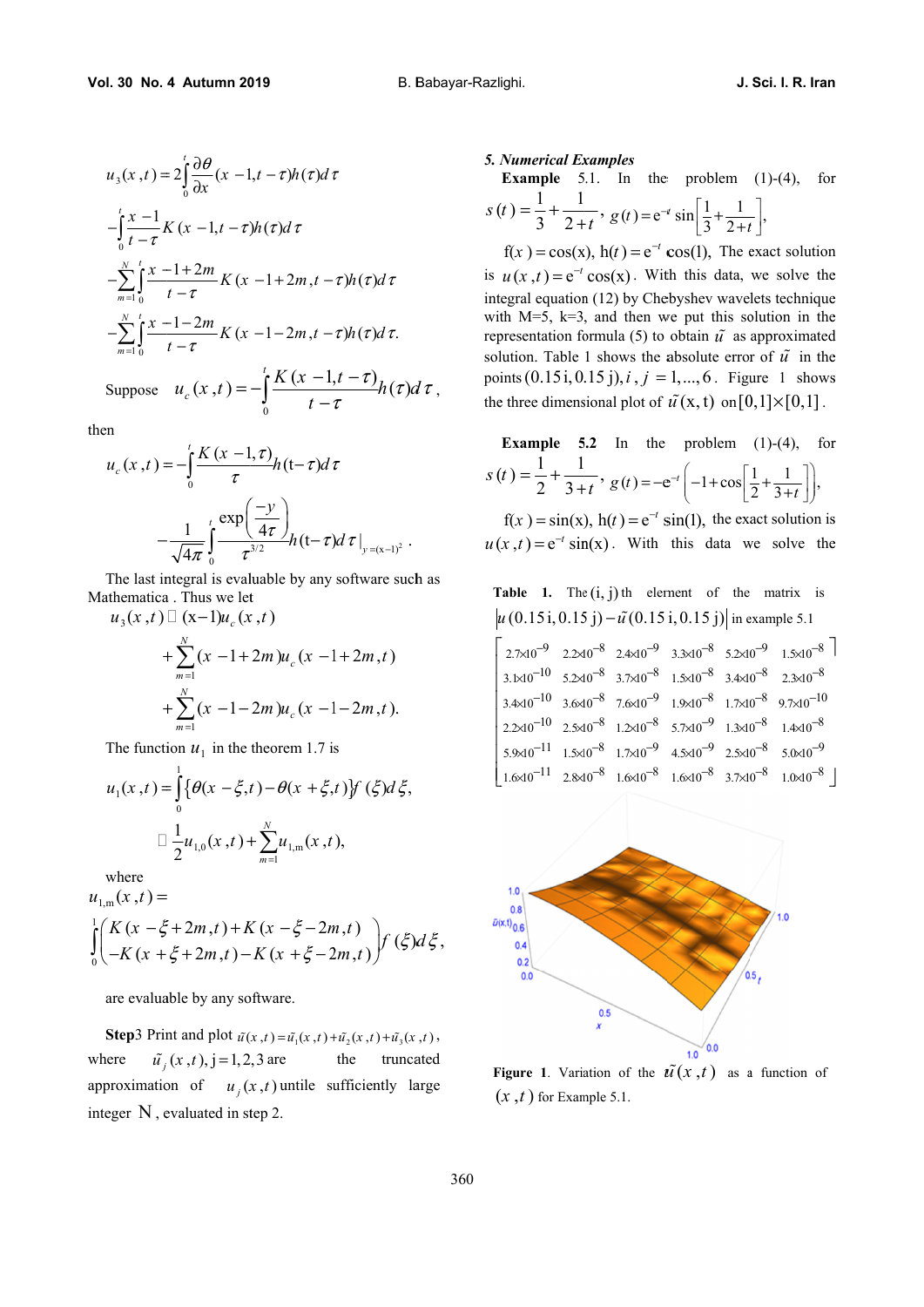|                                                               |  |  |  |  |                                                                                                                                      |  | <b>Table 2.</b> The $(i, j)$ the element of the matrix is                                                                                         |  |  |  |  |  |  |
|---------------------------------------------------------------|--|--|--|--|--------------------------------------------------------------------------------------------------------------------------------------|--|---------------------------------------------------------------------------------------------------------------------------------------------------|--|--|--|--|--|--|
| $ u(0.15i, 0.15j) - \tilde{u}(0.15i, 0.15j) $ in example 5.2. |  |  |  |  |                                                                                                                                      |  |                                                                                                                                                   |  |  |  |  |  |  |
|                                                               |  |  |  |  |                                                                                                                                      |  | $\left[5.8\!\times\!10^{-15}\right]$ 6.5 $\times10^{-15}$ 7.6 $\times10^{-15}$ 9.5 $\times10^{-15}$ 2.4 $\times10^{-14}$ 9.6 $\times10^{-15}$     |  |  |  |  |  |  |
|                                                               |  |  |  |  |                                                                                                                                      |  | $1.2\times10^{-15}$ $1.2\times10^{-15}$ $4.2\times10^{-15}$ $9.2\times10^{-15}$ $5.9\times10^{-15}$ $7.5\times10^{-15}$                           |  |  |  |  |  |  |
|                                                               |  |  |  |  | $1.46 \times 10^{-15}$ $1.1 \times 10^{-15}$ $4.8 \times 10^{-15}$ $9.2 \times 10^{-15}$ $1.2 \times 10^{-14}$ $4.2 \times 10^{-15}$ |  |                                                                                                                                                   |  |  |  |  |  |  |
|                                                               |  |  |  |  |                                                                                                                                      |  | $\frac{1}{2}$ 5.2 $\times 10^{-15}$ 2.2 $\times 10^{-16}$ 3.6 $\times 10^{-15}$ 3.6 $\times 10^{-15}$ 9.1 $\times 10^{-15}$ 1.1 $\times 10^{-15}$ |  |  |  |  |  |  |
|                                                               |  |  |  |  | $1.3 \times 10^{-15}$ $2.2 \times 10^{-16}$ $2.3 \times 10^{-15}$ $3.3 \times 10^{-16}$ $1.3 \times 10^{-15}$ $5.6 \times 10^{-17}$  |  |                                                                                                                                                   |  |  |  |  |  |  |
|                                                               |  |  |  |  |                                                                                                                                      |  | $120\times10^{-15}$ $1.0\times10^{-15}$ $1.7\times10^{-16}$ $2.0\times10^{-15}$ $4.2\times10^{-15}$ $5.6\times10^{-16}$                           |  |  |  |  |  |  |



Figure 2. Variation of the  $\tilde{u}(x,t)$  as a function of  $(x, t)$  for Example 5.2

integral equation (12) by Chebyshev wavelets technique with  $M=5$ ,  $k=3$ , and then we put this solution in the representation formula (5) to obtain  $\tilde{u}$  as approximated solution. Similar to the previous example Table 2 shows the absolute error of  $\tilde{u}$  $in$ the points  $(0.15i, 0.15j), i, j = 1, ..., 6$ . Figure 2 shows the three dimensional plot of  $\tilde{u}(x, t)$  on  $[0,1] \times [0,1]$ .

### **Results**

In this study, we consider the theta function by the following form  $[12]$ 

$$
\theta(x,t) = K(x,t) \n+ \sum_{m=0}^{\infty} \{ K(x+2m,t) + K(x-2m,t) \}.
$$

 $\theta$  is a uniform absolute convergence in its domain and hence series and integral can be interchanged (for example see the corollary of theorem 7.16 of Rudin

[19], so we can write the equations  $(13)$ , $(14)$  and these relations help us to apply the proposed method for such free boundary problems from heat transfer phenomenon. There are many heat transfer problems which reduce to the system of Volterra integral equations of the first kind and theta function representation [12]. Many of such problems solved directly by some numerical approaches such as Runge-Kutta methods. Applicability of wavelets for such problems caused the high accuracy for the solution of the system as we have shown in two benchmark sample problems from heat transfer.

### **Acknowledgments**

The author is thankful to the referees for their valuable suggestions to improve this paper.

#### **References**

- $1.$ Babayar-Razlighi B, and Iwaz K. Numerical solution of an inhomogeneous heat equation by the product The 43rd Annual integration method. *Iranian* Mathematics Conference: 515-518 (2012).
- $\mathfrak{D}$ Babayar-Razlighi B. and Solaimani M. Product integration method for numerical solution of a heat conduction problem. The 46rd Annual Iranian Mathematics Conference: 861-864 (2015).
- 3. Orsi A. P. Product integration for Volterra integral equations of the second kind with weakly singular kernels. Math. Comp. 65(215): 1201-1212 (1996).
- $\overline{4}$ Criscuolo G., Mastroianni G. and Monegato G. Convergence properties of a class of product formulas for weakly singular integral equations. Math. Comp. 55(191): 213-230 (1990).
- Babayar-Razlighi B. and Soltanalizadeh B. Numerical  $\leq$ solution for system of singular nonlinear volterra integrodifferential equations by newton-product method. Appl. Math. Comput. 219: 8375-8383 (2013).
- Babayar-Razlighi B. and Soltanalizadeh B. Numerical 6. solution of nonlinear singular volterra integral system by the newton-product integration method. Math. Comput. Model. 58: 1696-1703 (2013).
- Babayar-Razlighi B., Ivaz K. and Mokhtarzadeh M.  $\mathcal{I}$ Convergence of product integration method applied for numerical solution of linear weakly singular volterra systems. *B. Iran. Math. Soc.* 37(3): 135-148 (2011).
- 8. Babayar-Razlighi B., Ivaz K., Mokhtarzadeh M. and Badamchizadeh A., Newton-product integration for a two- phase stefan problem with kinetics. B. Iran. Math. Soc. 38(4): 853-868 (2012).
- 9. Babayar-Razlighi B., Ivaz K. and Mokhtarzadeh M. Newton-product integration for a stefan problem with kinetics. *J. Sci. I. R. Iran.* 22(1): 51-61 (2011).
- Abd-Elhameed W. M., Doha E. H. and Youssri Y. H. 10. New Spectral second kind Chebyshev Wavelets Algorithm for Solving Linear and nonlinear Second-Order Differential Equations Involving Singular and